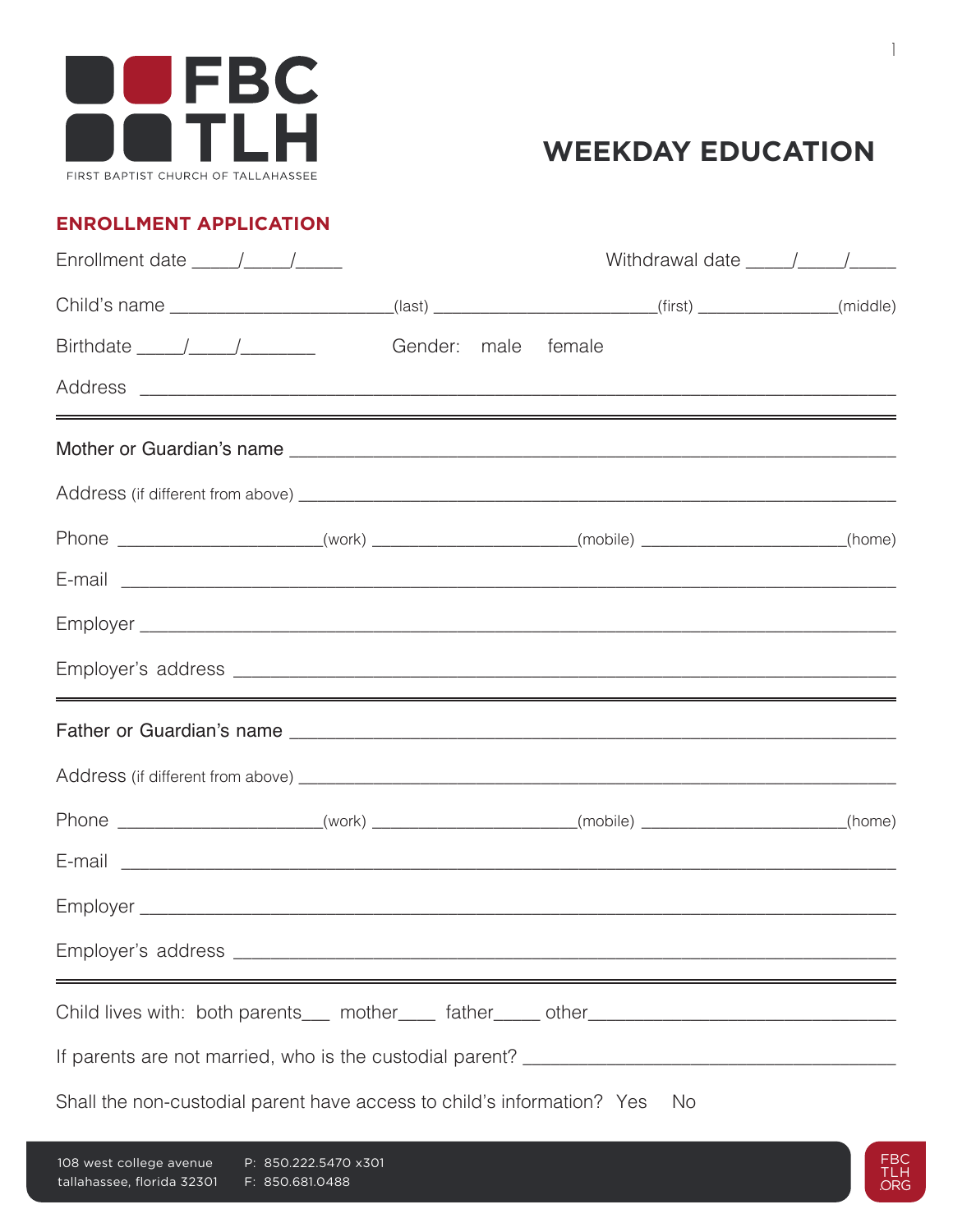|  | <b>CHILD INFORMATION CARD</b> |  |
|--|-------------------------------|--|
|--|-------------------------------|--|

|                                                                  |                                                                        | Child's name __________________________(last) _______________________(first) ______________(middle) |          |
|------------------------------------------------------------------|------------------------------------------------------------------------|-----------------------------------------------------------------------------------------------------|----------|
| $Birthdate$ $\_\_\_\_\_\_\_\_\_\_\_\_\_\_\_\_\_\_\_\_\_\_\_\_\_$ |                                                                        | Gender: male female                                                                                 |          |
|                                                                  |                                                                        |                                                                                                     |          |
|                                                                  |                                                                        | <u> 1989 - Andrea Andrew Maria (h. 1989).</u>                                                       |          |
|                                                                  |                                                                        |                                                                                                     |          |
|                                                                  |                                                                        | Phone _______________________(work) _____________________(mobile) ____________________(home)        |          |
|                                                                  |                                                                        |                                                                                                     |          |
|                                                                  |                                                                        |                                                                                                     |          |
|                                                                  |                                                                        |                                                                                                     |          |
|                                                                  |                                                                        |                                                                                                     |          |
|                                                                  |                                                                        | Phone ______________________(work) _____________________(mobile) _________________(home)            |          |
|                                                                  |                                                                        |                                                                                                     |          |
|                                                                  |                                                                        |                                                                                                     |          |
|                                                                  |                                                                        | Child lives with: both parents___ mother___ father___ other______________________                   |          |
|                                                                  |                                                                        |                                                                                                     |          |
|                                                                  | Shall the non-custodial parent have access to child's information? Yes | No.                                                                                                 |          |
|                                                                  | List other persons authorized to pick up your child:                   |                                                                                                     |          |
|                                                                  |                                                                        |                                                                                                     | (mobile) |
|                                                                  |                                                                        |                                                                                                     | (mobile) |
|                                                                  |                                                                        |                                                                                                     |          |
| Medical concerns:                                                | you may include additional information on the back of this form        |                                                                                                     |          |
| Parent signature and date                                        |                                                                        | Parent signature and date                                                                           |          |
|                                                                  |                                                                        | $108$ west college avenue $P: 850, 222, 5470, x301$                                                 |          |

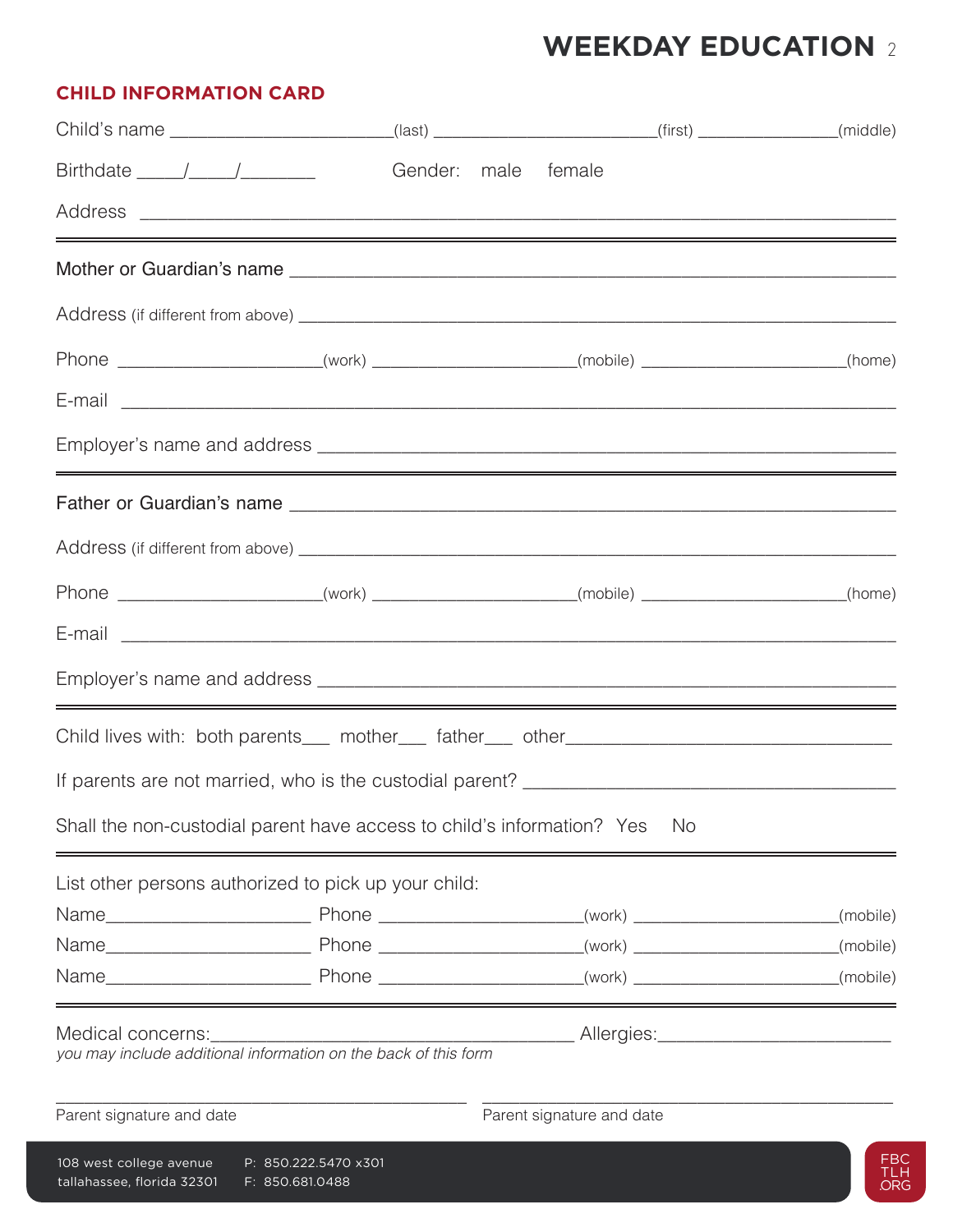### **FAMILY INFORMATION CARD**

| Child's name _________________________(last) _______________________(first) _____________(middle)                                                                                                                                                                                                                                                                                                            |         |      |        |  |
|--------------------------------------------------------------------------------------------------------------------------------------------------------------------------------------------------------------------------------------------------------------------------------------------------------------------------------------------------------------------------------------------------------------|---------|------|--------|--|
| Birthdate $\frac{1}{\sqrt{1-\frac{1}{2}}}\frac{1}{\sqrt{1-\frac{1}{2}}\sqrt{1-\frac{1}{2}}\sqrt{1-\frac{1}{2}}\sqrt{1-\frac{1}{2}}\sqrt{1-\frac{1}{2}}\sqrt{1-\frac{1}{2}}\sqrt{1-\frac{1}{2}}\sqrt{1-\frac{1}{2}}\sqrt{1-\frac{1}{2}}\sqrt{1-\frac{1}{2}}\sqrt{1-\frac{1}{2}}\sqrt{1-\frac{1}{2}}\sqrt{1-\frac{1}{2}}\sqrt{1-\frac{1}{2}}\sqrt{1-\frac{1}{2}}\sqrt{1-\frac{1}{2}}\sqrt{1-\frac{1}{2}}\sqrt$ | Gender: | male | female |  |
|                                                                                                                                                                                                                                                                                                                                                                                                              |         |      |        |  |
| <u> 1989 - Andrea Andrew Maria (h. 1989).</u>                                                                                                                                                                                                                                                                                                                                                                |         |      |        |  |
|                                                                                                                                                                                                                                                                                                                                                                                                              |         |      |        |  |
|                                                                                                                                                                                                                                                                                                                                                                                                              |         |      |        |  |
| Phone ______________________(work) _____________________(mobile) ________________(home)                                                                                                                                                                                                                                                                                                                      |         |      |        |  |
|                                                                                                                                                                                                                                                                                                                                                                                                              |         |      |        |  |
|                                                                                                                                                                                                                                                                                                                                                                                                              |         |      |        |  |
| Phone ______________________(work) _____________________(mobile) ________________(home)                                                                                                                                                                                                                                                                                                                      |         |      |        |  |
|                                                                                                                                                                                                                                                                                                                                                                                                              |         |      |        |  |
|                                                                                                                                                                                                                                                                                                                                                                                                              |         |      |        |  |
|                                                                                                                                                                                                                                                                                                                                                                                                              |         |      |        |  |
|                                                                                                                                                                                                                                                                                                                                                                                                              |         |      |        |  |
|                                                                                                                                                                                                                                                                                                                                                                                                              |         |      |        |  |
|                                                                                                                                                                                                                                                                                                                                                                                                              |         |      |        |  |
|                                                                                                                                                                                                                                                                                                                                                                                                              |         |      |        |  |
|                                                                                                                                                                                                                                                                                                                                                                                                              |         |      |        |  |
|                                                                                                                                                                                                                                                                                                                                                                                                              |         |      |        |  |
|                                                                                                                                                                                                                                                                                                                                                                                                              |         |      |        |  |
|                                                                                                                                                                                                                                                                                                                                                                                                              |         |      |        |  |
|                                                                                                                                                                                                                                                                                                                                                                                                              |         |      |        |  |

you may include additional information about your family on the back of this page

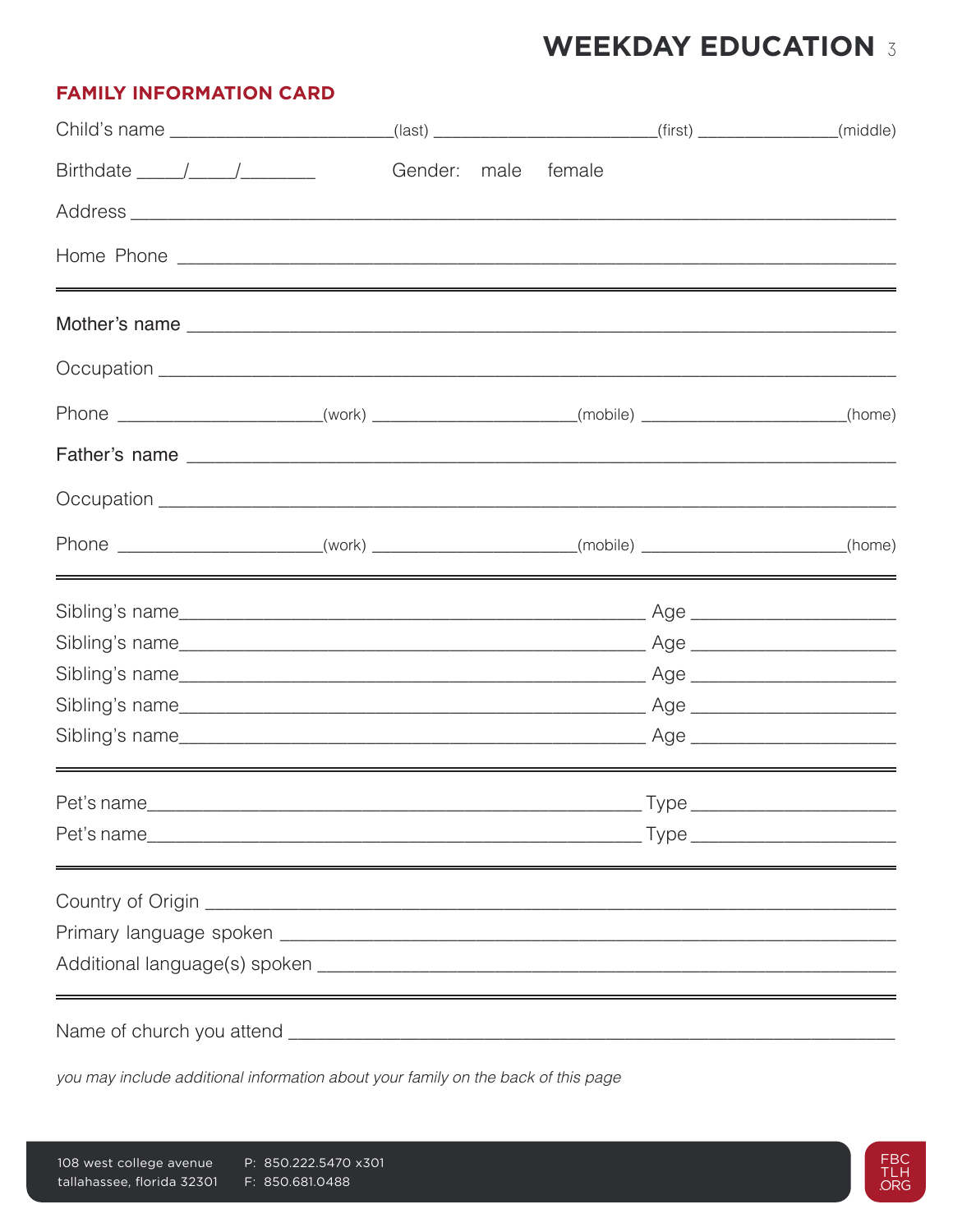### **EMERGENCY PROCEDURE FORM**

Child's name \_\_\_\_\_\_\_\_\_\_\_\_\_\_\_\_\_\_\_\_\_\_\_\_\_\_\_\_\_\_\_\_\_\_\_\_\_\_\_\_\_\_\_\_\_\_\_\_\_\_\_\_\_\_\_\_\_\_\_\_\_\_\_\_\_\_\_\_\_\_\_\_\_\_\_\_\_\_\_\_\_\_\_\_\_\_\_\_

|                                 | If an emergency arises and neither parent nor guardian is able to be reached, please<br>contact one of the people listed below.<br>,我们也不会有什么?""我们的人,我们也不会不会不会。""我们的人,我们也不会不会不会不会。""我们的人,我们也不会不会不会不会。""我们的人,我们的人,我们也 |  |
|---------------------------------|---------------------------------------------------------------------------------------------------------------------------------------------------------------------------------------------------------------------|--|
|                                 |                                                                                                                                                                                                                     |  |
|                                 | Phone ____________________________(work) ________________________(mobile) ______________________(home)                                                                                                              |  |
|                                 |                                                                                                                                                                                                                     |  |
|                                 | Phone _________________________(work) ______________________(mobile) ____________________(home)                                                                                                                     |  |
|                                 |                                                                                                                                                                                                                     |  |
|                                 | Phone _______________________(work) _____________________(mobile) ___________________(home)                                                                                                                         |  |
|                                 |                                                                                                                                                                                                                     |  |
|                                 |                                                                                                                                                                                                                     |  |
| (continue on back if necessary) |                                                                                                                                                                                                                     |  |

I hereby give the Weekday Education Center permission to follow standard first aid procedures in the event of an accident or injury to my child. I understand that the Weekday personnel will attempt to notify me or my designated emergency contact person if an accident or illness occurs. If I cannot be contacted, the Weekday office is authorized to contact my child's physician and follow their instructions. If my child needs to be transported to a local hospital, I authorize the Weekday personnel to arrance for such transportation. I further authorize the Weekday personnel to release any relevant information to the doctor or hospital to expedite the treatment of my child. I understand that I am liable for any medical costs incurred.

| For an oath or affirmation: |  |
|-----------------------------|--|
|                             |  |

parent signature and date

| STATE OF FLORIDA |  |
|------------------|--|
| <b>COUNTY OF</b> |  |

| Sworn to an subscribed before me on this |  |  |
|------------------------------------------|--|--|
|                                          |  |  |

Personally Known cor Produced Identification Type of identification produced

Notary \_\_\_\_\_\_\_\_\_\_\_\_\_\_\_\_\_\_\_\_\_\_\_\_\_\_\_\_\_

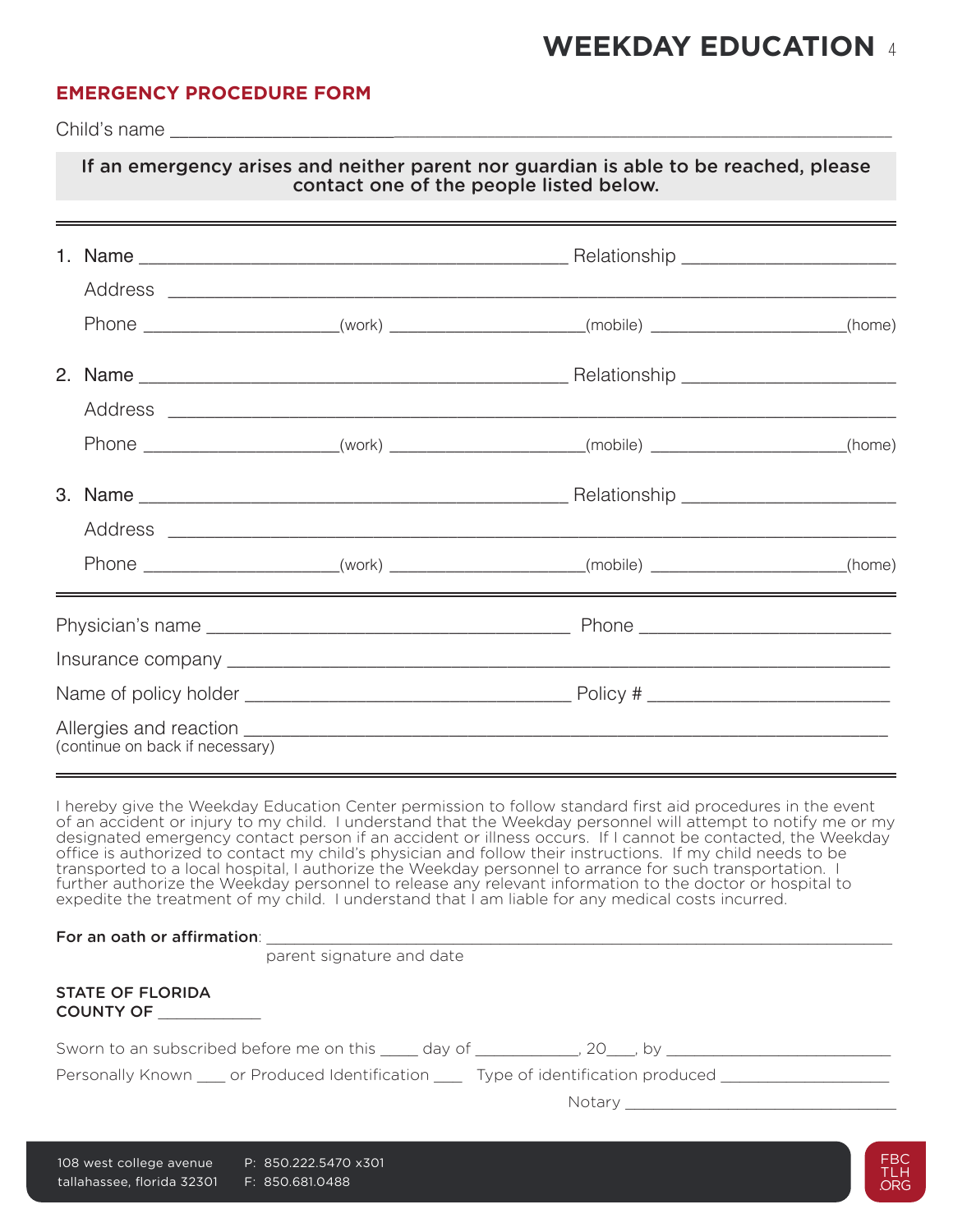### **ALTERNATE PICK-UP FORM**

Child's name

Occasionally the need may arise for someone else to pick up your child. List the appropriate persons below.

Please ask anyone who picks up for you to bring a photo I.D. and enter through the Weekday office. Please do not give the door code to anyone. The names on this list can be the same as on the Emergency Contact list or they can be different. You may update this list at any time by stopping by the Weekday office.

|  | Phone _______________________(work) _____________________(mobile) ___________________(home)   |  |
|--|-----------------------------------------------------------------------------------------------|--|
|  |                                                                                               |  |
|  | Phone ________________________(work) ______________________(mobile) ___________________(home) |  |
|  |                                                                                               |  |
|  | Phone ________________________(work) ______________________(mobile) ___________________(home) |  |
|  |                                                                                               |  |
|  | Phone ________________________(work) ______________________(mobile) ___________________(home) |  |
|  |                                                                                               |  |
|  | Phone _______________________(work) _____________________(mobile) __________________(home)    |  |
|  |                                                                                               |  |
|  | Phone ________________________(work) ______________________(mobile) ___________________(home) |  |

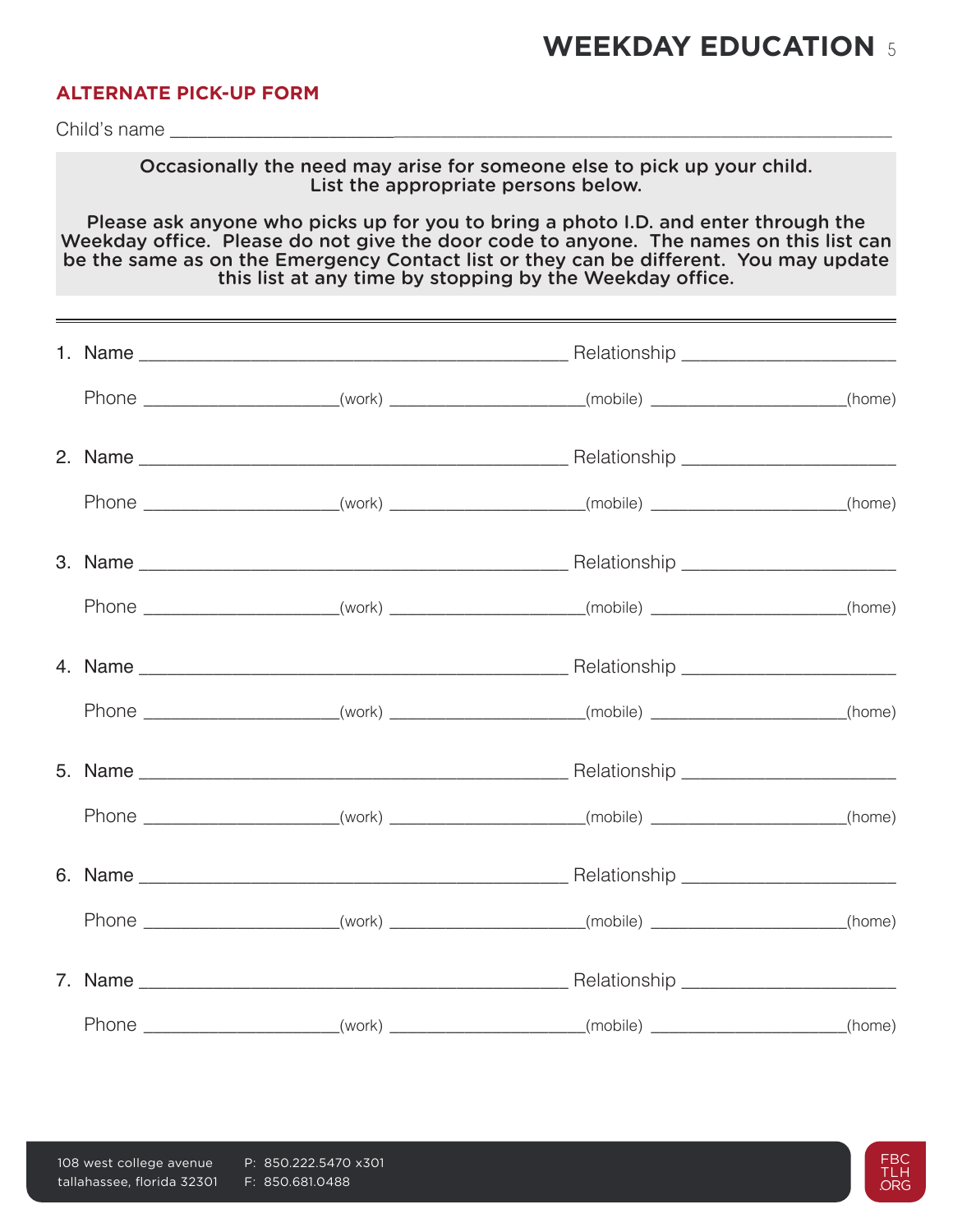### **DISCIPLINE STATEMENT + ACKNOWLEDGEMENT OF RECEIPT**

Child's name

Florida law states that every childcare center has to provide parents with a written discipline statement and a copy of the "Know Your Child's Daycare" brochure. This brochure is published by the Department of Children and Families.

| The following discipline procedures are used at First Baptist Church of Tallahassee's Weekday |  |  |  |
|-----------------------------------------------------------------------------------------------|--|--|--|
| Education:                                                                                    |  |  |  |

- Redirect younger children
- Discuss the problem with children old enough to have good verbal skills and include them in the solution to the problem
- If needed, "Time Alone" form activities in the classroom under the teacher's supervision
- If the incident is recurring or one that the teacher feels needs more attention, then the child will be brought to the office for "Time Alone" under adult supervision
- In some cases, parents may be called to talk to their child over the phone or come to the school and take the child home
- NO FORM OF CORPORAL PUNISHMENT WILL BE USED AT FIRST BAPTIST CHURCH OF TALLAHASSEE'S WEEKDAY EDUCATION
- $\Box$  I have read the **discipline statement** of First Baptist Church of Tallahassee's Weekday Education.
- \_\_\_ I have been given a copy and read the brochure titled "Know Your Child's Daycare."
- I have been provided with a copy of the "Parent Handbook" and agree to abide with the policies stated in this handbook.

#### For an oath or affirmation:

parent signature and date

#### STATE OF FLORIDA COUNTY OF \_\_\_\_\_\_\_\_\_\_\_

Sworn to an subscribed before me on this \_\_\_\_ day of \_\_\_\_\_\_\_\_\_\_, 20\_\_\_, by \_\_\_\_\_\_\_\_\_\_\_\_\_\_\_\_\_\_\_\_\_\_\_\_\_

Personally Known \_\_\_ or Produced Identification \_\_\_ Type of identification produced \_\_\_\_\_\_\_\_\_\_\_\_\_\_\_

Notary \_\_\_\_\_\_\_\_\_\_\_\_\_\_\_\_\_\_\_\_\_\_\_\_\_\_\_\_\_

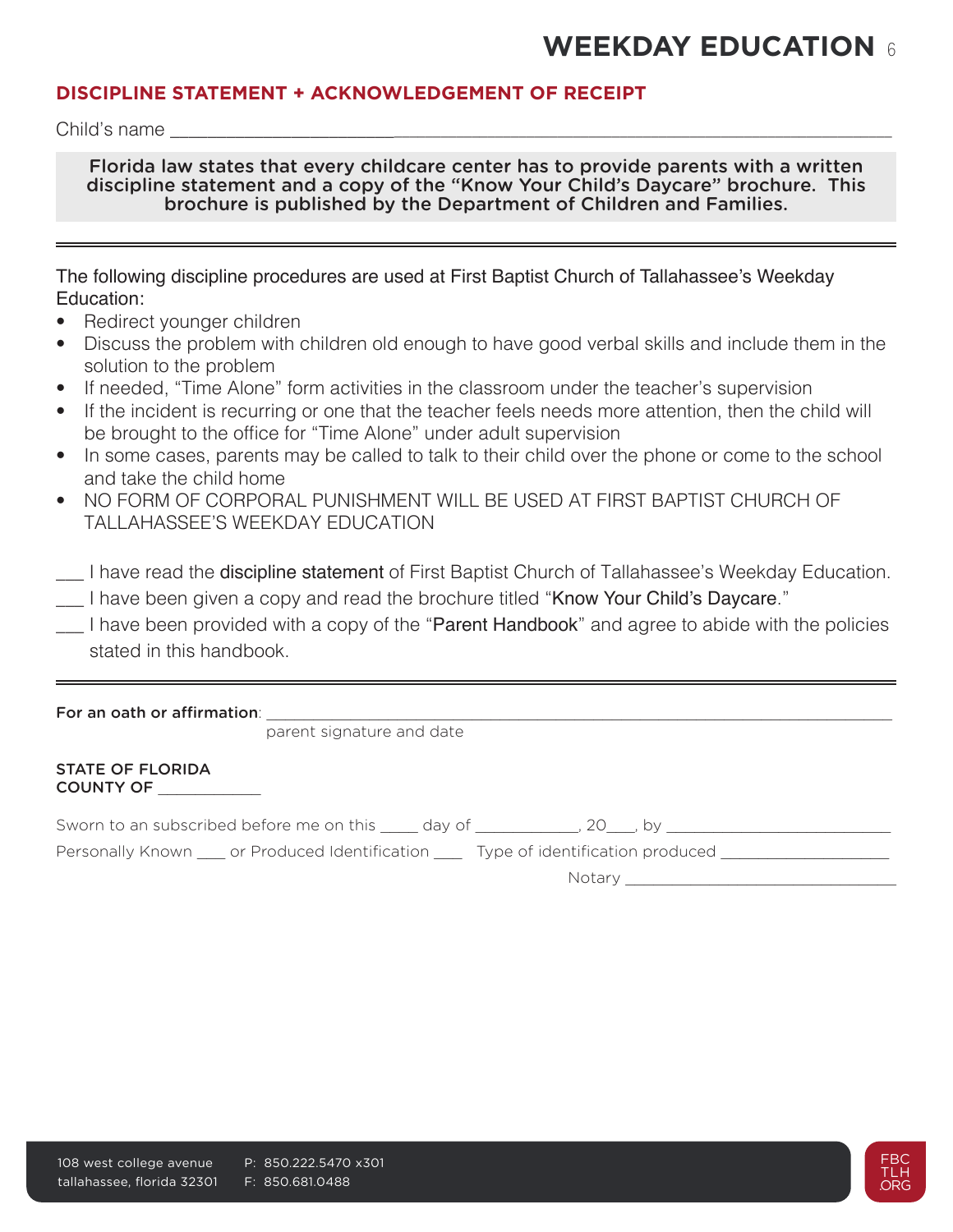### **PHOTO/VIDEO PERMISSION FORM**

Child's name

We would like to take pictures throughout the year that demonstrate various school activities, as well as developmental growth at various ages. These pictures will be included in your child's portfolio and posted in classrooms at various times throughout the year. These photographs will not be used for publicity purposes without your consent.

Yes, photos may be taken of my child during his or her stay at Weekday

\_\_\_ No, photos may not be taken of my child during his or her stay at Weekday

Parent signature \_\_\_\_\_\_\_\_\_\_\_\_\_\_\_\_\_\_\_\_\_\_\_\_\_\_\_\_\_\_\_\_\_\_\_\_\_\_\_\_\_\_\_\_\_\_\_\_\_\_\_\_\_\_\_ Date \_\_\_\_/\_\_\_\_/\_\_\_\_

I, \_\_\_\_\_\_\_\_\_\_\_\_\_\_\_\_\_\_\_\_\_\_\_\_\_\_\_\_\_\_\_\_\_\_, parent/guardian of \_\_\_\_\_\_\_\_\_\_\_\_\_\_\_\_\_\_\_\_\_\_\_\_\_\_\_\_\_\_\_\_\_\_,

hereby authorize and consent to the use of his or her visual image by First Baptist Church of Tallahassee's Weekday Education for educationally appropriate purposes, including still photography and video. This information may be accessible on the Weekday Education Facebook page or website. When posting photos online, I understand that no names of anyone pictured will be tagged, printed, or accessible in any way.

I give my consent with no claim to payment

Signature  $\Box$ 

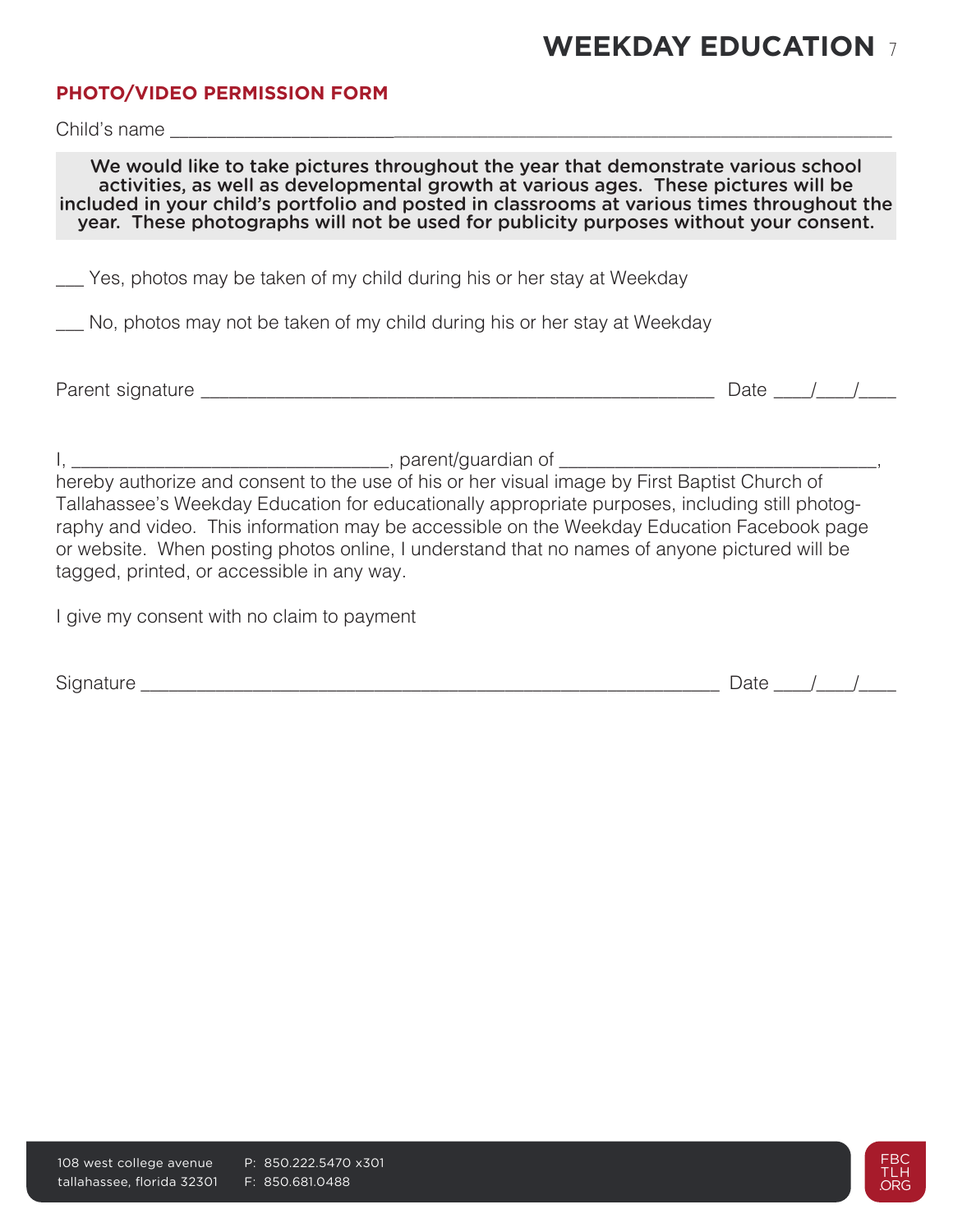## **DIRECT DEBIT/CREDIT CARD AUTHORIZATION**

| Amount of payment: \$__________________ monthly: 5 <sup>th</sup> day of the month                                                                                                                                                                                                                                                                                                                                                                                                                                                                                                            |  |
|----------------------------------------------------------------------------------------------------------------------------------------------------------------------------------------------------------------------------------------------------------------------------------------------------------------------------------------------------------------------------------------------------------------------------------------------------------------------------------------------------------------------------------------------------------------------------------------------|--|
| Amount of Yearly Registration Fee (due in August or upon enrollment): \$                                                                                                                                                                                                                                                                                                                                                                                                                                                                                                                     |  |
| Date of withdrawal $\frac{1}{\sqrt{1-\frac{1}{2}}}$                                                                                                                                                                                                                                                                                                                                                                                                                                                                                                                                          |  |
| Select type of account:<br>checking (attach voided check)                                                                                                                                                                                                                                                                                                                                                                                                                                                                                                                                    |  |
| credit card                                                                                                                                                                                                                                                                                                                                                                                                                                                                                                                                                                                  |  |
| expiration date _______________________ security code _______________                                                                                                                                                                                                                                                                                                                                                                                                                                                                                                                        |  |
| I authorize First Baptist Church to process debit entries to my account. I have attached a voided check or<br>savings deposit slip. This authority will remain in effect until I give reasonable notification to terminate this<br>authorization in writing. I understand that, if necessary, an adjusting debit or credit entry may be made to cor-<br>rect an error. I also authorize First Baptist Church to credit and/or debit my account for the correcting entries.<br>I duly certify that I am an authorized signer of said account and have the right to enter into this agreement. |  |
|                                                                                                                                                                                                                                                                                                                                                                                                                                                                                                                                                                                              |  |
| Check here if you plan to pay using the automatic check writing services of your bank, and give<br>us the bank name below. Please remember to mark the payment frequency and amount of your<br>bank's payments in the spaces indicated above.                                                                                                                                                                                                                                                                                                                                                |  |

Paying bank \_\_\_\_\_\_\_\_\_\_\_\_\_\_\_\_\_\_\_\_\_\_\_\_\_\_\_\_\_\_\_\_\_\_\_\_\_\_\_\_\_\_\_\_\_\_\_\_\_\_\_\_\_\_\_\_\_\_\_\_\_\_\_\_\_\_\_\_\_\_\_\_\_\_\_\_\_\_

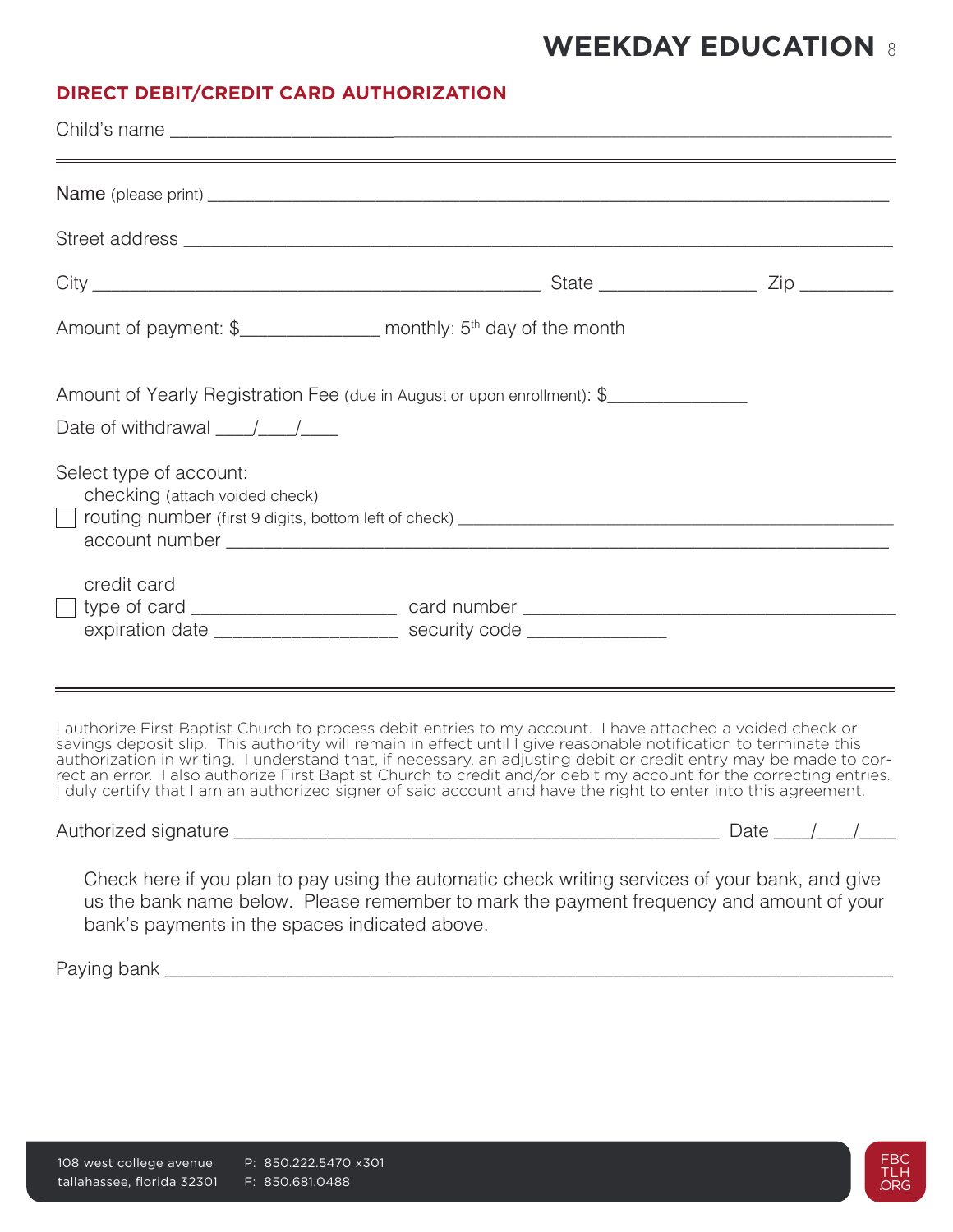## **HEALTH CARE PLAN**

tallahassee, florida 32301 F: 850.681.0488

| Only complete this form if your child has a known medical condition.              |              |    |
|-----------------------------------------------------------------------------------|--------------|----|
|                                                                                   |              |    |
|                                                                                   |              |    |
|                                                                                   |              |    |
|                                                                                   |              |    |
|                                                                                   |              |    |
|                                                                                   |              |    |
| ,我们也不会有什么。""我们的人,我们也不会有什么?""我们的人,我们也不会有什么?""我们的人,我们也不会有什么?""我们的人,我们也不会有什么?""我们的人  |              |    |
| ,我们也不能会在这里,我们也不能会在这里,我们也不能会在这里,我们也不能会在这里,我们也不能会在这里,我们也不能会在这里,我们也不能会不能会不能会。""我们,我们 |              |    |
|                                                                                   |              |    |
|                                                                                   |              |    |
|                                                                                   |              |    |
|                                                                                   |              |    |
|                                                                                   |              |    |
|                                                                                   |              |    |
|                                                                                   | Date $/$ $/$ |    |
| 108 west college avenue<br>P: 850.222.5470 x301                                   |              | FB |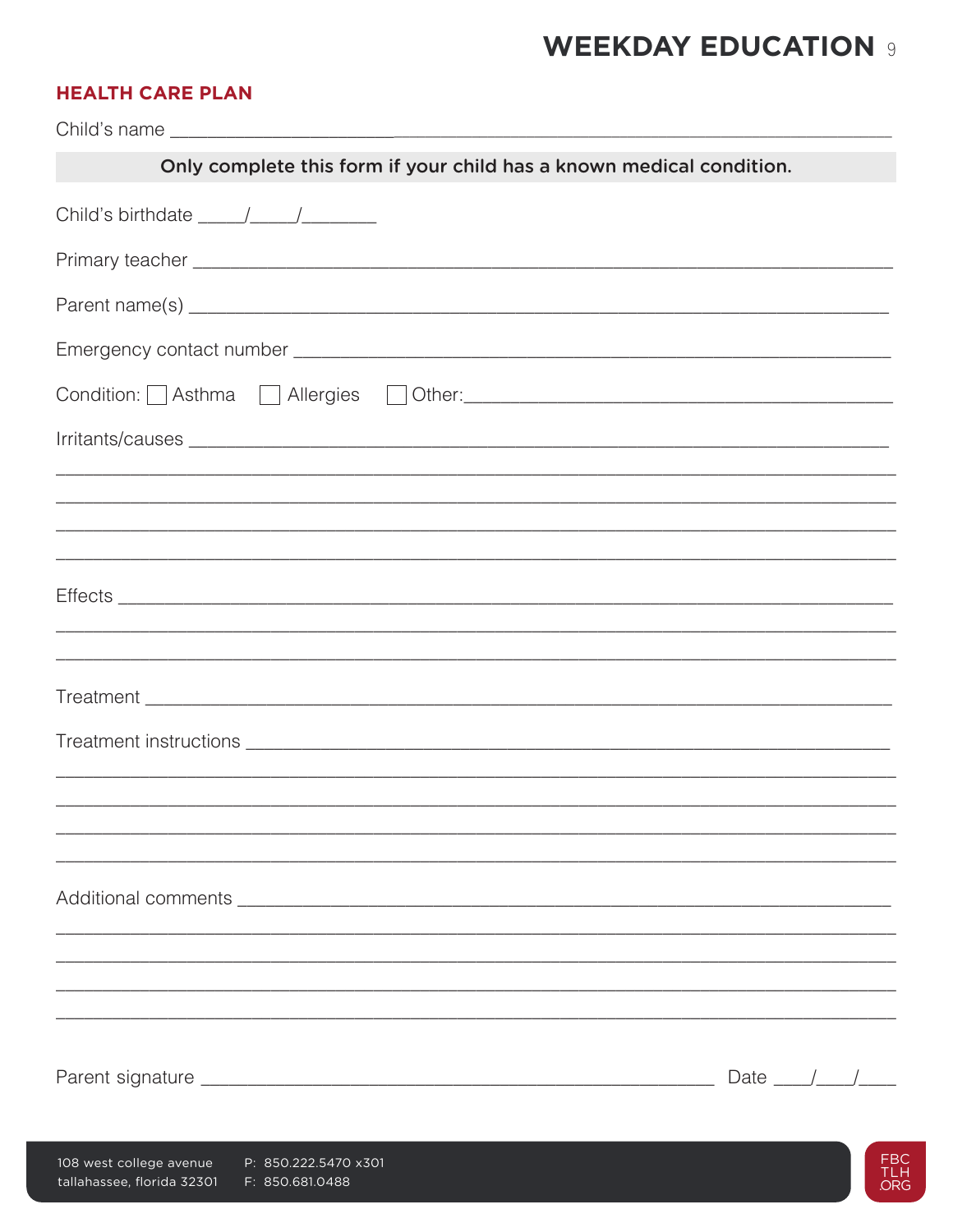### **SICK CHILD PROCEDURE**

Dear Parents,

Please be aware that physicians and the Department of Children and Families do not always agree, but we are licensed by the Department of Children and Families and abide by their regulations. This means that the following procedures are directly from DCF and we *must* observe their policies.

Any child with any of the following will be sent home, and may return when specified below:

- **• Diarrhea**–more than 2 watery stools | must be symptom-free for 24 hours without the aide of sympton relievers (recurring diarrhea will be excluded from the center until the child has been tested and received a negative result for giardia, salmonella, and shigellosis)
- **• Vomiting**–must be symptom-free for 24 hours without the aide of symptom relievers
- **Undetermined rash**–any topical condition on the skin that is not normal for that child | may return with a note from the physician that states that the child is not contagious
- **• Fever**–101 degrees or higher | must be fever-free without the aide of Tylenol, etc. for 24 hours
- **Head lice**–observing the lice on the scalp or itching of the head, neck, or back of the ears | must be nit-free and treated with an anti-lice shampoo
- **Strep Throat-**must be on antibiotics for 48 hours before returning to school
- **Nasal drainage (green in color)–a** green discharge from the nose, accompanied by a fever of 100 degrees or higher, or a cough | must be fever-free for 24 hours and may return with a note from the doctor that states that the green discharge is not contagious
- **Ringworm**–flat ring-shaped areas on the body or scalp I may return when on medication for 24 hours, and the affected areas must be covered
- **Thrush**–white patches in the mouth or on the tongue | must be on medication for 24 hours
- **• Mouth sores (relating to coxsachie virus or hand, foot, and mouth)**–blisters on the tongue, gums, or roof of the mouth; blisters may also be on the hands and feet | may return with a note from the physician that states the child is not contagious (usually 2-3 days)
- **• Pink eye**–red, itchy eyes accompanied by drainage | must be on eye drops for 24 hours and free from eye drainage
- **Croup**–cough that sounds like a bark, accompanied by a low-grade fever | may return when fever-free for 24 hours and when the barking cough has gone away

For those listed above, and any other illnesses, please obtain a doctor's note for clearance to return to school.

Keeping a sick child at home will reduce the spread of illnesses in the classroom. It is a very long day for a child who is sent to school not feeling well.

Please do not put our staff in the difficult situation of having to send your child back home if you come back before the 24-hour period. Please note that means 24-hours symptom-free!

Thank you in advance for helping to keep our children as healthy as possible.

Updated 05/15/2013

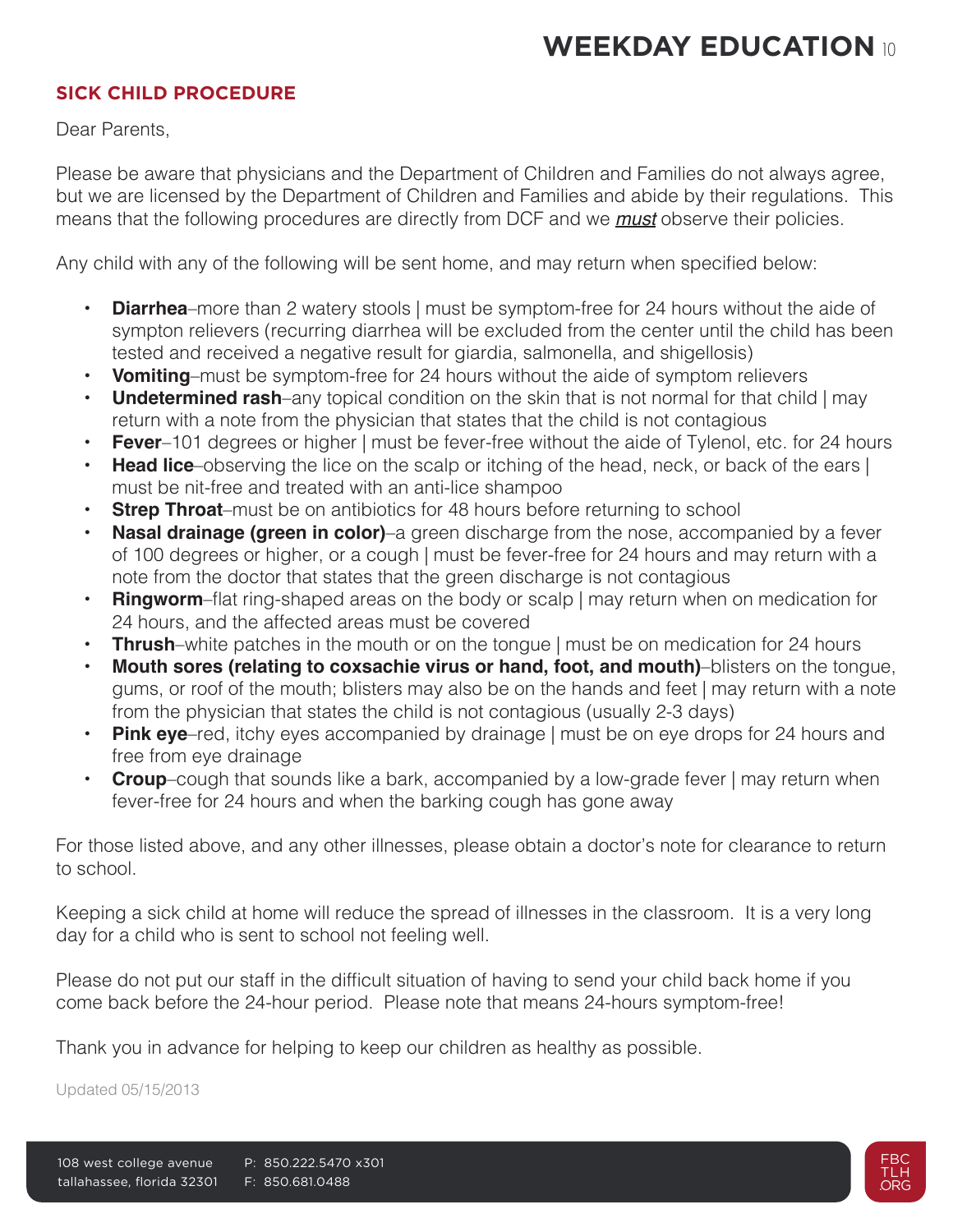### **DRESS GUIDELINES**

- Please dress your child according to the weather and in clothing that you don't mind getting messed up.
- All walking children should wear socks and closed-toe shoes to protect their feet from the prickly mulch on the playground.
- Shoes should be fitted properly to avoid tripping.
- We discourage t-shirts with monsters, ghosts, witches, or other questionable designs/pictures.
- We discourage clothing with offensive language.
- Girls should wear shorts, tights, or bloomers underneath their dresses or skirts.
- Dangling jewelry, hats, headbands, hair boxs, and beads are strongly discouraged.

Teachers already have a large responsibility to keep your child(ren) happy, safe, and loved. They may not be able to keep up with these personal items. Also, many hair ornaments may pose a choking hazard for younger ones who so readily place objects in their mouths.

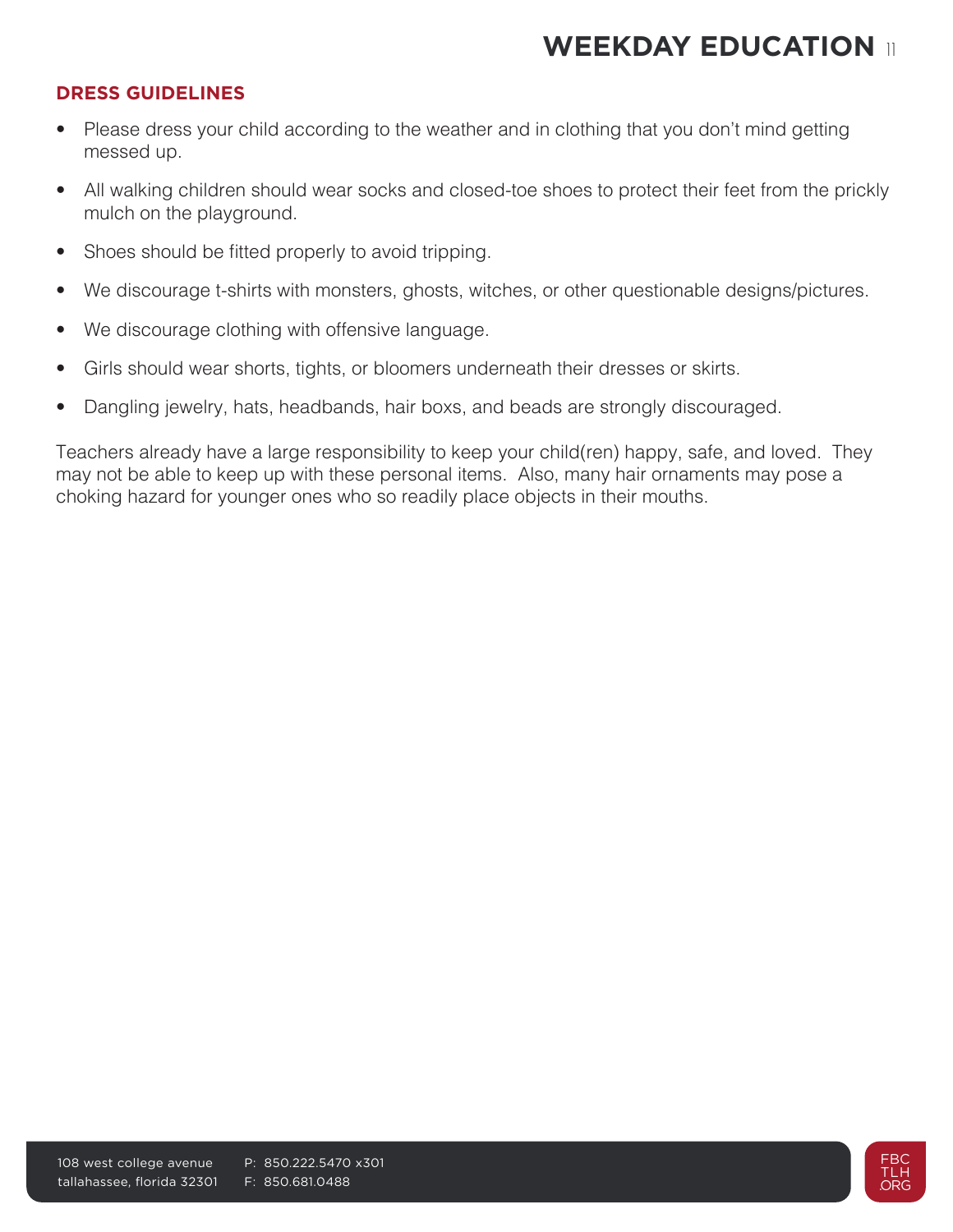### **PERMISSION FOR FOOD-RELATED ACTIVITIES + SPECIAL OCCASION FOOD CONSUMPTION**

Child's name

#### Pursuant to 65C-22.005(1)(c)2., F.A.C., licensed child care facilities must obtain written permission from parents/guardians regarding a child's participation in food related activities. These activities include such things as: classroom cooking projects, gardening, school wide celebrations, and birthdays.

I, \_\_\_\_\_\_\_\_\_\_\_\_\_\_\_\_\_\_\_\_\_\_\_\_\_\_\_\_\_\_\_\_\_\_, parent/guardian of \_\_\_\_\_\_\_\_\_\_\_\_\_\_\_\_\_\_\_\_\_\_\_\_\_\_\_\_\_\_\_\_\_\_,

give / decline (*circle one*) permission for my child to participate in food related activities and special occasions wherein food is consumed.

Please provide the following information:

My child DOES NOT have a food allergy or dietary restriction. He or she may participate in activities.

\_\_\_ My child DOES NOT have a food allergy or dietary restriction. He or she MAY NOT participate in activities.

\_\_\_ My child DOES have a food allergy or dietary restriction. He or she may participate in activities, but may not eat or handle the following items: \_\_\_\_\_\_\_\_\_\_\_\_\_\_\_\_\_\_\_\_\_\_\_\_\_\_\_\_\_\_\_\_\_\_\_\_\_\_\_\_\_\_\_\_\_\_\_\_

\_\_\_\_\_\_\_\_\_\_\_\_\_\_\_\_\_\_\_\_\_\_\_\_\_\_\_\_\_\_\_\_\_\_\_\_\_\_\_\_\_\_\_\_\_\_\_\_\_\_\_\_\_\_\_\_\_\_\_\_\_\_\_\_\_\_\_\_\_\_\_\_\_\_\_\_\_\_\_\_\_\_\_\_\_\_\_\_\_\_

\_\_\_\_\_\_\_\_\_\_\_\_\_\_\_\_\_\_\_\_\_\_\_\_\_\_\_\_\_\_\_\_\_\_\_\_\_\_\_\_\_\_\_\_\_\_\_\_\_\_\_\_\_\_\_\_\_\_\_\_\_\_\_\_\_\_\_\_\_\_\_\_\_\_\_\_\_\_\_\_\_\_\_\_\_\_\_\_\_\_

\_\_\_\_\_\_\_\_\_\_\_\_\_\_\_\_\_\_\_\_\_\_\_\_\_\_\_\_\_\_\_\_\_\_\_\_\_\_\_\_\_\_\_\_\_\_\_\_\_\_\_\_\_\_\_\_\_\_\_\_\_\_\_\_\_\_\_\_\_\_\_\_\_\_\_\_\_\_\_\_\_\_\_\_\_\_\_\_\_\_

\_\_\_ My child DOES have a food allergy or dietary restriction. He or she MAY NOT participate in activities.

I understand that it is my responsibility to update this form in the event that my decision for permission changes. I agree that this form will remain in effect during the term of my child's enrollment.

Parent/Guardian signature \_\_\_\_\_\_\_\_\_\_\_\_\_\_\_\_\_\_\_\_\_\_\_\_\_\_\_\_\_\_\_\_\_\_\_\_\_\_\_\_\_\_\_\_\_\_\_ Date \_\_\_\_/\_\_\_\_/\_\_\_\_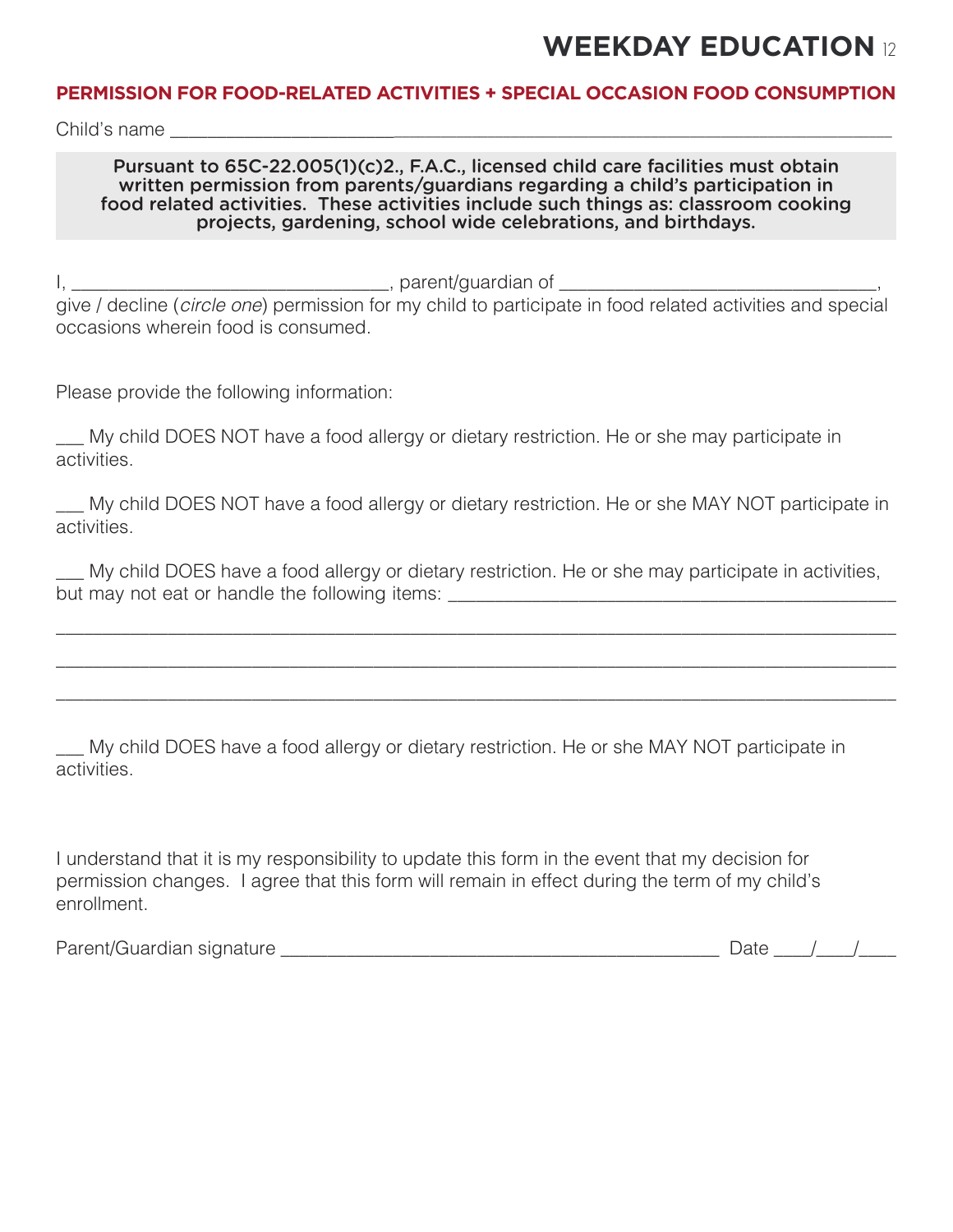### **SUPPLY LIST**

### INFANTS

- diaper bag
- 7-8 diapers daily
- 2-3 changes of clothes daily
- shoes if your child is pulling up or beginning to walk (socks alone are too slippery)
- milk already prepared in the bottles (bottles must have lids)
- baby food and box of cereal to leave at FBCLTH
- pacifier
- diaper cream if needed
- burp cloths

Please label (first and last name) all bottles, individual diapers, pacifiers, clothes, and anything else *you may bring from home.*

### TODDLERS 1-3

- backpack or diaper bag
- 6-7 diapers daily
- 2 changes of clothes daily
- 1 fitted crib sheet and blanket every Monday (please fit inside a 2-gallon Ziploc bag)
- diaper rash cream

Breakfast snack, lunch, afternoon snacks, and whole milk are provided by FBCTLH once the child *starts baby food.*

Please label (first and last name) all bottles, individual diapers, pacifiers, clothes, and anything else *you may bring from home.*

### POTTY TRAINING - once the teacher identifies that your child is ready for potty training, you will need to bring the following daily

- backpack or diaper bag
- 4-6 pull-ups (open on the side) or 4-6 pairs of underwear
- 4 complete changes of clothes
- extra socks and shoes

### PRESCHOOLERS 3-5

- backpack
- 1 fitted crib sheet and blanket every Monday (please fit inside a 2-gallon Ziploc bag)
- 1 change of clothes, including socks and shoes